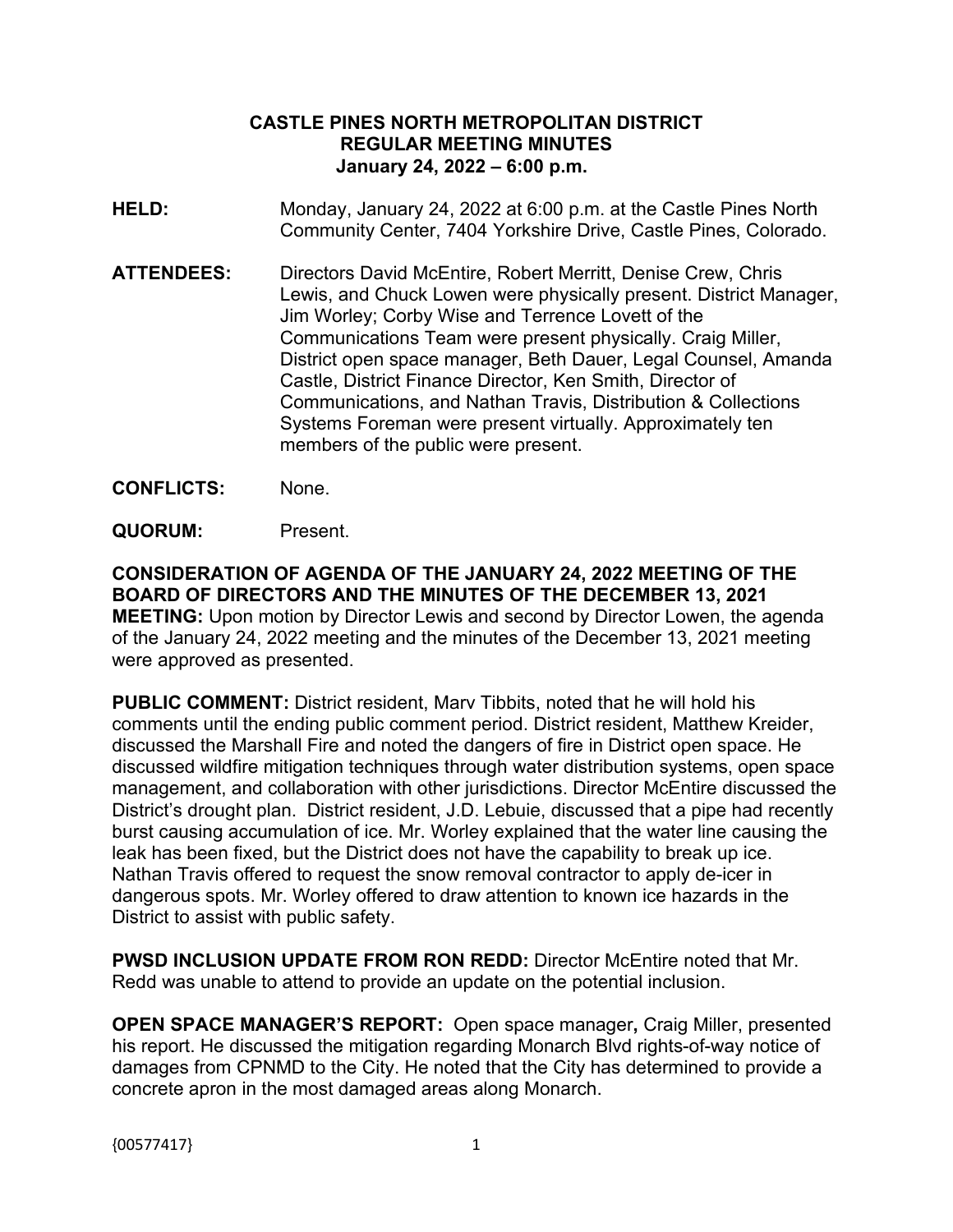**DISTRIBUTION & COLLECTIONS SYSTEMS FOREMAN REPORT**: Nathan Travis reported on the Forest Park odor mitigation project. He noted that the station is complete and that ozone injections should commence within the next two weeks. He also discussed the backflow prevention program violation. He noted that it is a relatively new regulation and a very difficult number to hit, but that the District is now in compliance.

**FINANCE DIRECTOR'S REPORT**: District Finance Director, Amanda Castle, presented the financial report through December 31, 2021. She noted that property tax payments for 2021 came in at over 100%, and that overall water usage was down from 2020. She discussed the proposed inclusion with Parker Water and Sanitation District. She explained that an independent auditor has been engaged to review all the inclusion related calculations and procedures to ensure that CPNMD is not profiting from the proposed inclusion. Upon discussion, a motion was made by Director McEntire to accept the financial report as presented. The motion was seconded by Director Merritt and was approved 5-0.

The Board considered checks numbered 26576-26680 for approval/ratification. Pursuant to discussion amongst the Board, a motion was made by Director McEntire to approve/ratify the current payables through the month of December 2021 as presented. The motion was seconded by Director Merritt and was approved 5-0.

Ms. Castle discussed the temporary reduction in the monthly \$15 renewable water fee for 2022. Pursuant to discussion amongst the Board, a motion was made by Director McEntire to approve the temporary reduction in the renewable water fee. The motion was seconded by Director Merritt and was approved 5-0.

**LEGAL COUNSEL'S REPORT:** Legal Counsel, Beth Dauer, presented the legal status report. Ms. Dauer, Mr. Worley, and Director McEntire discussed the status of various items to be resolved prior to the potential inclusion with Parker Water and Sanitation District. Ms. Dauer explained that the Brighton water rights trial has been set for June 27-28, 2022. She noted that many of the outstanding inclusion items are progressing.

**DISTRICT MANAGER'S REPORT:** The District Manager, Jim Worley, presented his report. Nathan Travis discussed the Forest Park odor mitigation system, noting that the ozone treatment is being tested to determine the appropriate dose for full odor mitigation. Mr. Worley discussed the joint effort of the District and the City to repair a portion of Castle Pines Parkway and replace the watermain under the street was complete. The board noted that the project looks fantastic as completed.

Mr. Worley explained that the ten water wells that are being rehabilitated and repaired should be functional by the beginning of April. He discussed the repairs to the water treatment facility, noting that Parker Water & San have been heavily involved in the process. Mr. Travis stated that goal for completion on the water treatment facility is April 1st .